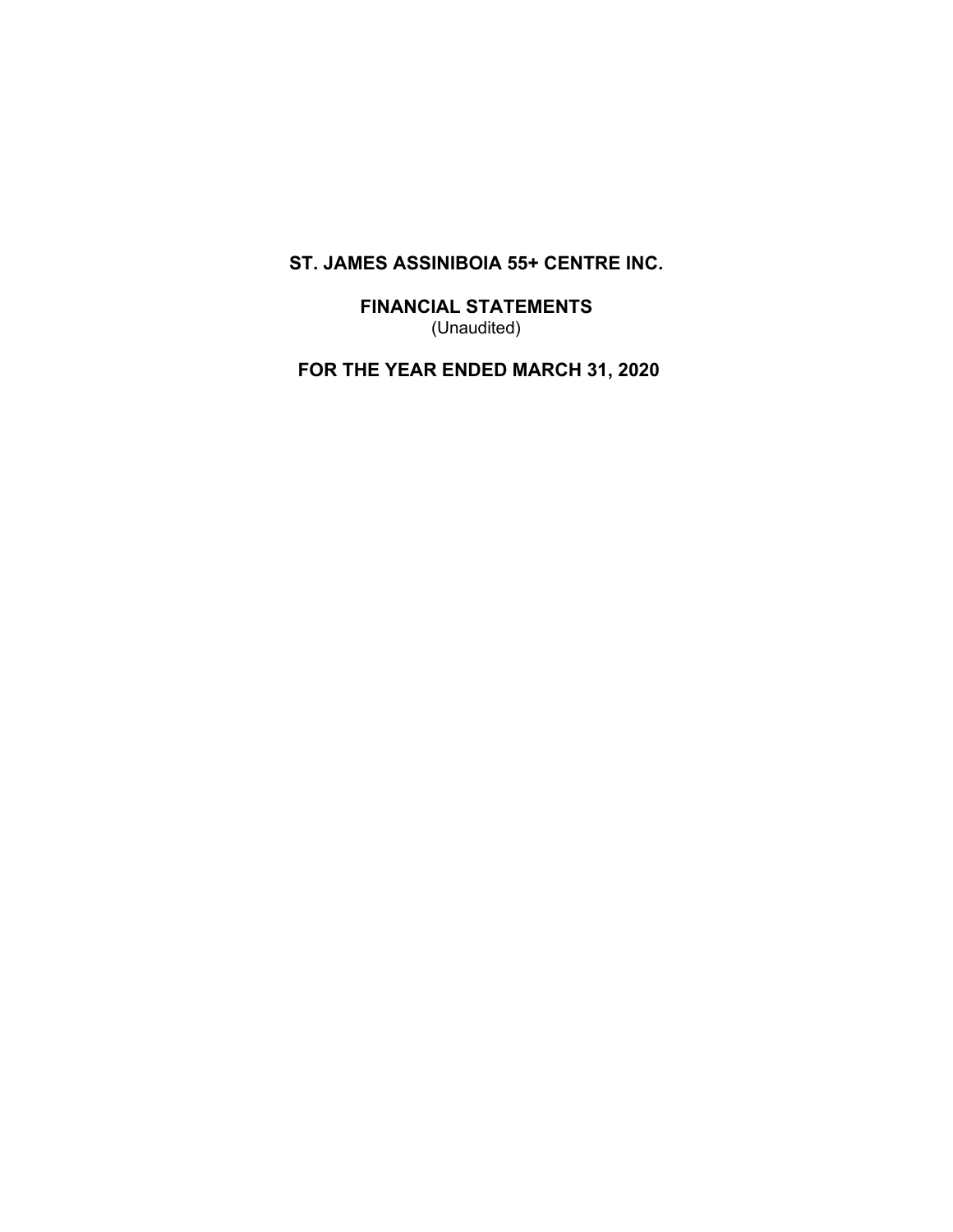| <b>CONTENTS</b> |  |
|-----------------|--|
|-----------------|--|

|                                                                        | Page     |
|------------------------------------------------------------------------|----------|
| Independent Practitioner's Review Engagement Report                    | 1        |
| <b>Financial Statements</b>                                            |          |
| <b>Statement of Financial Position</b>                                 | 2        |
| <b>Statement of Operations</b>                                         | 3        |
| Statement of Changes in Net Assets                                     | 4        |
| <b>Statement of Cash Flows</b>                                         | 5        |
| Notes to Financial Statements                                          | $6 - 10$ |
| Schedule 1 - St. James Assiniboia Parent Child Coalition Trust Fund    | 11       |
| Schedule 2 - The Assiniboia Youth Community Resource Centre Trust Fund | 12       |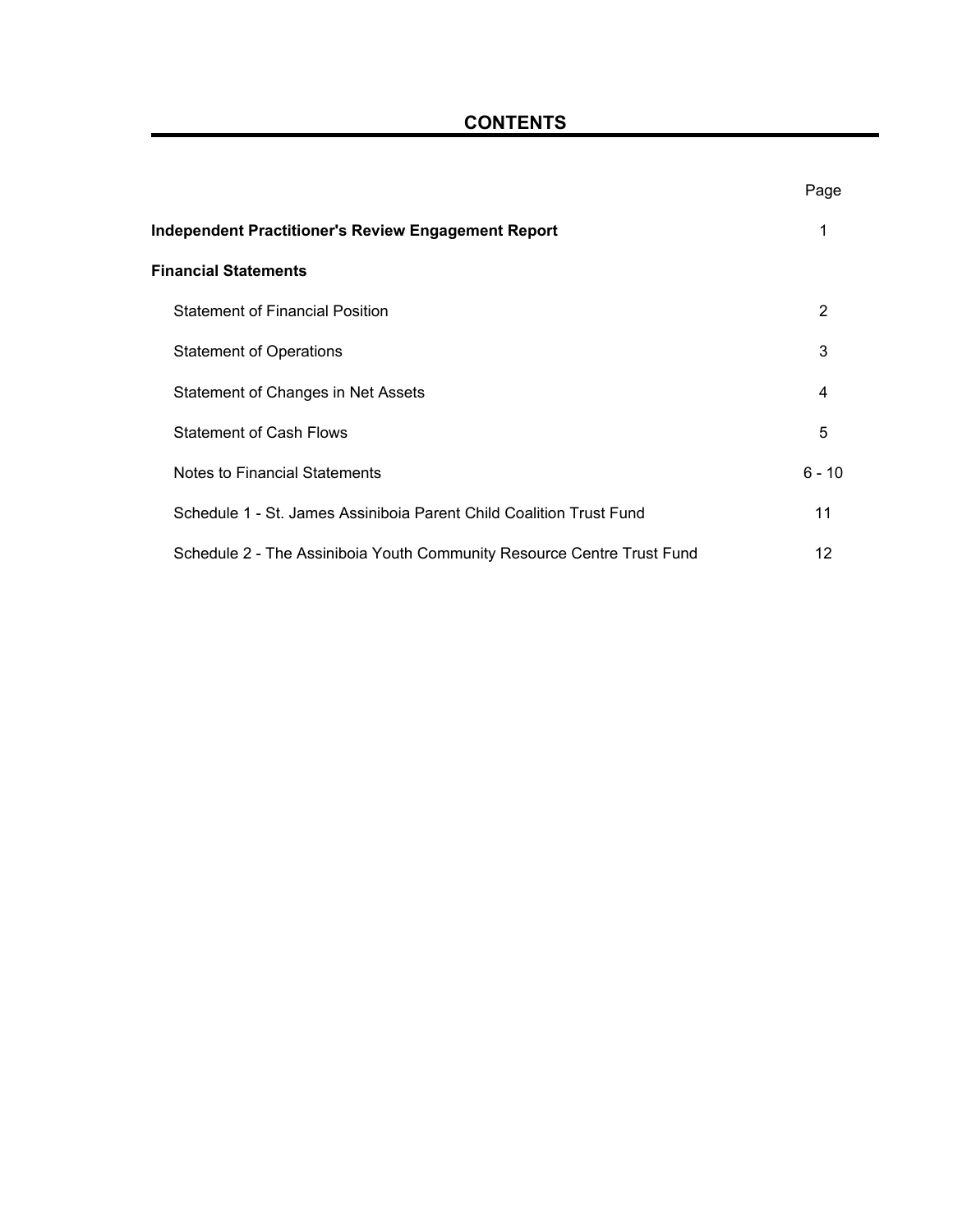

CHARTERED PROFESSIONAL ACCOLINTANTS

Telephone: (204) 831-1700 Fax: (204) 831-7812

# **INDEPENDENT PRACTITIONER'S REVIEW ENGAGEMENT REPORT**

#### **TO THE MEMBERS ST. JAMES ASSINIBOIA 55+ CENTRE INC.**

We have reviewed the accompanying financial statements of St. James Assiniboia 55+ Centre Inc. which comprise the statement of financial position as at March 31, 2020, and the statements of operations, changes in net assets, and cash flows for the year then ended, and a summary of significant accounting policies and other explanatory information.

#### **Management's Responsibility for the Financial Statements**

Management is responsible for the preparation and fair presentation of these financial statements in accordance with Canadian accounting standards for not-for-profit organizations, and for such internal control as management determines is necessary to enable the preparation of financial statements that are free from material misstatement, whether due to fraud or error.

#### **Practitioner's Responsibility**

Our responsibility is to express a conclusion on the accompanying financial statements based on our review. We conducted our review in accordance with Canadian generally accepted standards for review engagements, which require us to comply with relevant ethical requirements.

A review of financial statements in accordance with Canadian generally accepted standards for review engagements is a limited assurance engagement. The practitioner performs procedures, primarily consisting of making inquiries of management and others within the entity, as appropriate, and applying analytical procedures, and evaluates the evidence obtained.

The procedures performed in a review are substantially less in extent than, and vary in nature from, those performed in an audit conducted in accordance with Canadian generally accepted auditing standards. Accordingly, we do not express an audit opinion on these financial statements.

#### **Conclusion**

Based on our review, nothing has come to our attention that causes us to believe that the financial statements do not present fairly, in all material respects, the financial position of St. James Assiniboia 55+ Centre Inc. as at March 31, 2020, and the results of its operations and its cash flows for the year then ended in accordance with Canadian accounting standards for not-for-profit organizations.

Butat & Pointie

Winnipeg, Manitoba

May 22, 2020 **CHARTERED PROFESSIONAL ACCOUNTANTS**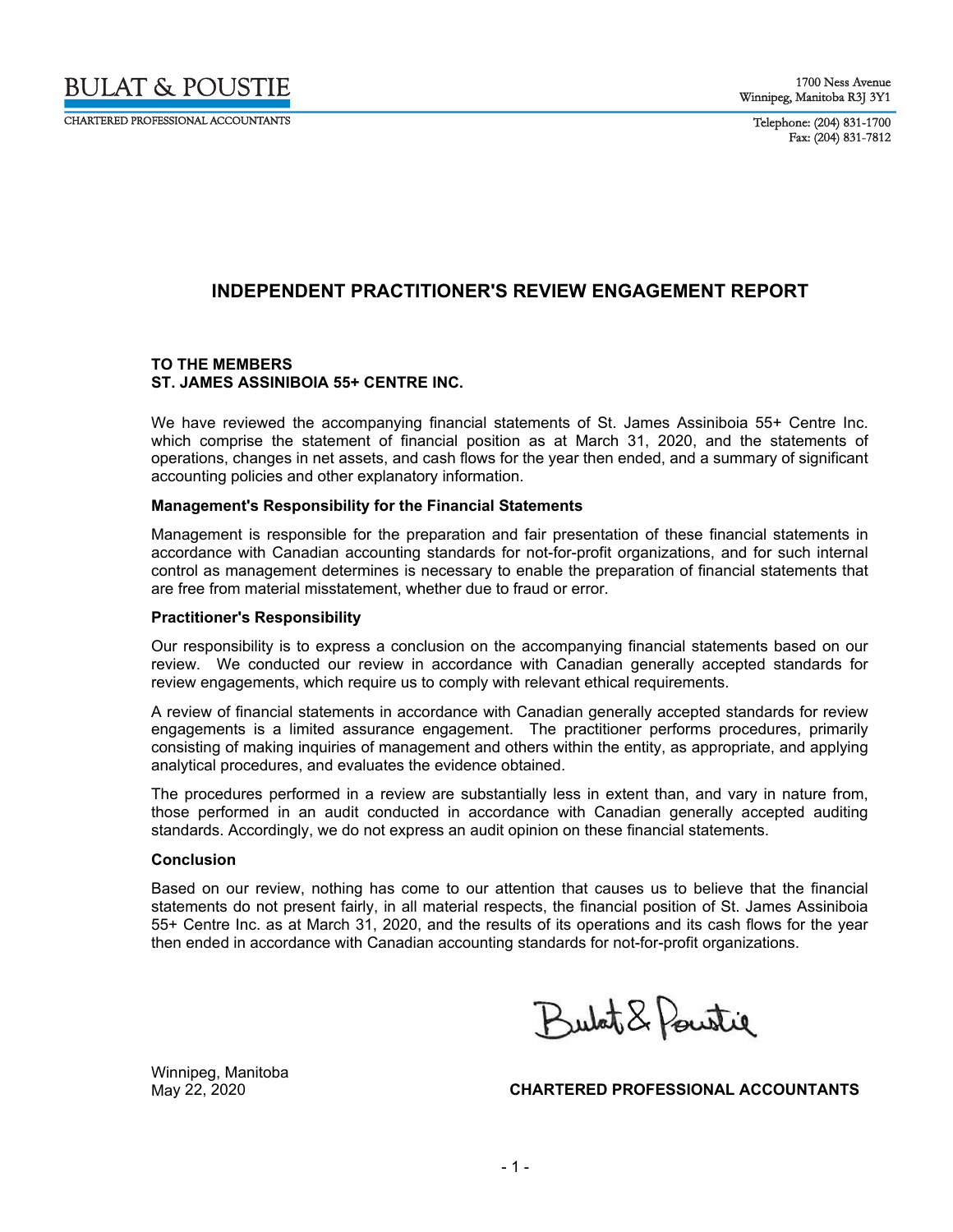# STATEMENT OF FINANCIAL POSITION AS AT MARCH 31, 2020

|                                                                                     |     | 2020    |    | 2019    |
|-------------------------------------------------------------------------------------|-----|---------|----|---------|
| <b>ASSETS</b>                                                                       |     |         |    |         |
| <b>CURRENT</b>                                                                      |     |         |    |         |
| Cash                                                                                | \$  | 200,499 | S  | 87,076  |
| Accounts receivable, note 3                                                         |     | 8,353   |    | 6,412   |
| <b>Prepaid expenses</b>                                                             |     | 615     |    | 606     |
|                                                                                     |     | 209,467 |    | 94,094  |
| <b>TERM DEPOSIT, note 4</b>                                                         |     | 17,586  |    | 17,173  |
| <b>CAPITAL ASSETS, note 5</b>                                                       |     | 13,379  |    | 16,724  |
| <b>CASH HELD IN TRUST</b>                                                           |     | 21,851  |    | 18,264  |
|                                                                                     | \$. | 262,283 | S. | 146,255 |
|                                                                                     |     |         |    |         |
| <b>LIABILITIES</b>                                                                  |     |         |    |         |
| <b>CURRENT</b>                                                                      |     |         |    |         |
| Accounts payable and accrued                                                        | \$  | 10,648  | \$ | 7,143   |
| Unearned revenue, note 6                                                            |     | 11,684  |    | 48,461  |
|                                                                                     |     | 22,332  |    | 55,604  |
| DEFERRED CONTRIBUTIONS RELATED TO                                                   |     |         |    |         |
| <b>CAPITAL ASSETS, note 7</b>                                                       |     | 111,564 |    | 14,455  |
|                                                                                     |     |         |    |         |
| <b>ST. JAMES ASSINIBOIA PARENT CHILD COALITION</b><br><b>TRUST FUND, schedule 1</b> |     |         |    |         |
|                                                                                     |     | 18,588  |    | 18,583  |
| THE ASSINIBOIA YOUTH COMMUNITY RESOURCE                                             |     |         |    |         |
| <b>CENTRE TRUST FUND, schedule 2</b>                                                |     | 3,263   |    | (319)   |
| <b>COMMITMENTS, note 8</b>                                                          |     | 155,747 |    | 88,323  |
| <b>NET ASSETS</b>                                                                   |     |         |    |         |
| NET ASSETS                                                                          |     | 106,536 |    |         |
|                                                                                     |     |         |    | 57,932  |
|                                                                                     | \$  | 262,283 | \$ | 146,255 |

Approved by the Board: Director

(ربن۔ **Director** 

# The accompanying notes are an integral part of the financial statements<br>- 2 -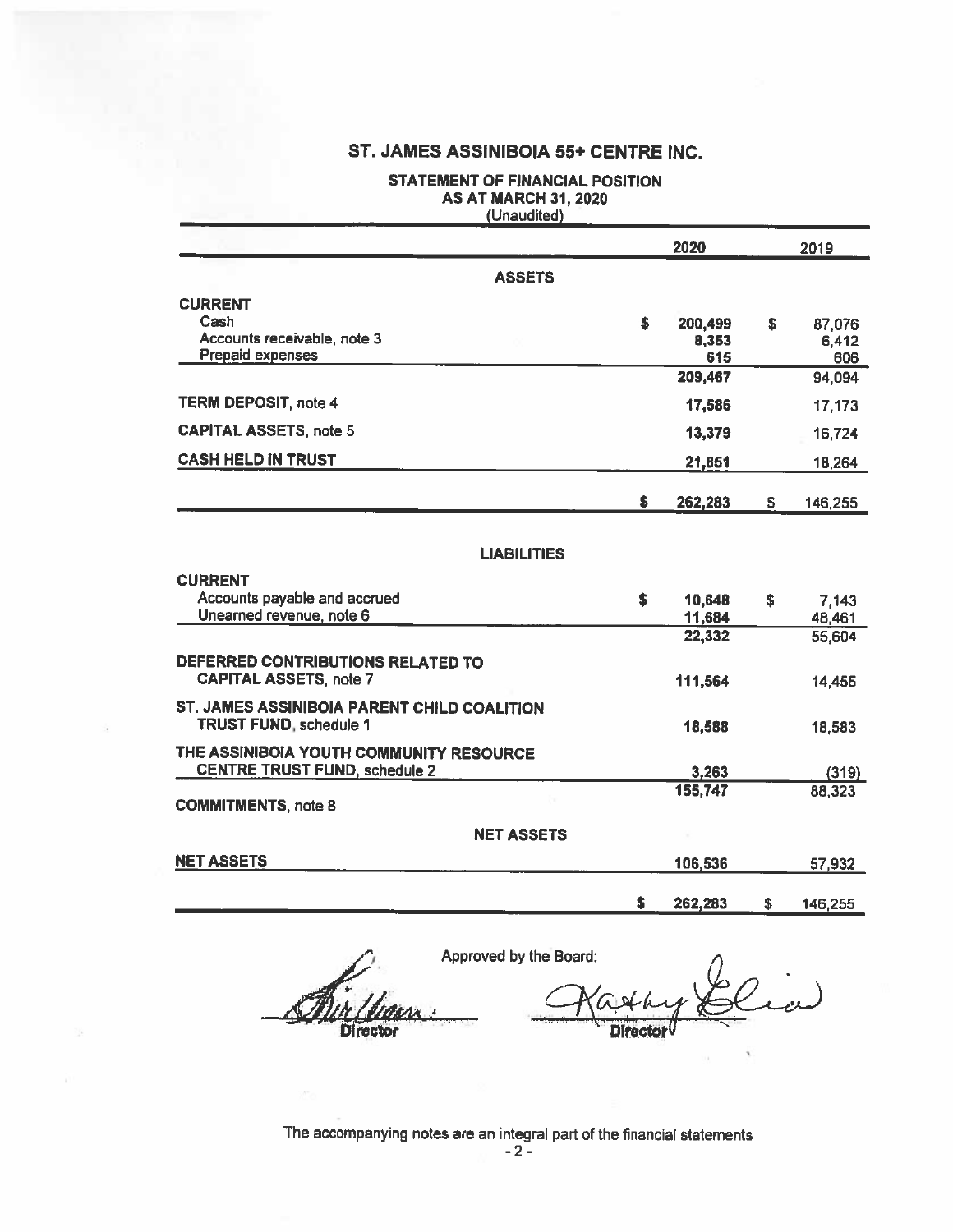### **STATEMENT OF OPERATIONS FOR THE YEAR ENDED MARCH 31, 2020** (Unaudited)

|                                         | 2020         | 2019         |
|-----------------------------------------|--------------|--------------|
| <b>REVENUES</b>                         |              |              |
| Donations                               | \$<br>7,125  | \$<br>5,022  |
| Fundraising                             | 23,930       | 25,761       |
| Grants and assistance, note 9           | 132,985      | 100,637      |
| Memberships                             | 22,770       | 26,407       |
| Miscellaneous and interest              | 8,084        | 7,747        |
| <b>Newsletter</b>                       | 3,834        | 3,985        |
| Program grants and assistance, note 9   | 52,395       | 23,355       |
| Program fees                            | 119,554      | 130,575      |
| Rent, reimbursements and parking passes | 10,464       | 19,765       |
|                                         | 381,141      | 343,254      |
| <b>EXPENDITURES</b>                     |              |              |
| Advertising and promotion               | 3,669        | 4,315        |
| Dues and memberships                    | 612          | 545          |
| <b>Equipment leases</b>                 | 4,351        | 4,404        |
| Fundraising                             | 6,471        | 7,008        |
| Insurance                               | 1,200        | 1,336        |
| Interest and bank charges               | 5,151        | 4,444        |
| Office and miscellaneous                | 11,507       | 12,796       |
| Professional fees                       | 4,350        | 4,324        |
| Programs                                | 82,742       | 82,386       |
| Rent                                    | 10,152       | 10,410       |
| Salaries and benefits                   | 194,629      | 170,571      |
| Telephone and utilities                 | 1,843        | 10,887       |
| Travel and parking                      | 2,515        | 2,747        |
|                                         | 329,192      | 316,173      |
| <b>EXCESS OF REVENUES OVER</b>          |              |              |
| <b>EXPENDITURES BEFORE OTHER ITEMS</b>  | 51,949       | 27,081       |
| <b>OTHER ITEMS</b>                      |              |              |
| Amortization                            | (3, 345)     | (6,034)      |
| <b>EXCESS OF REVENUES OVER</b>          |              |              |
| <b>EXPENDITURES FOR THE YEAR</b>        | \$<br>48,604 | \$<br>21,047 |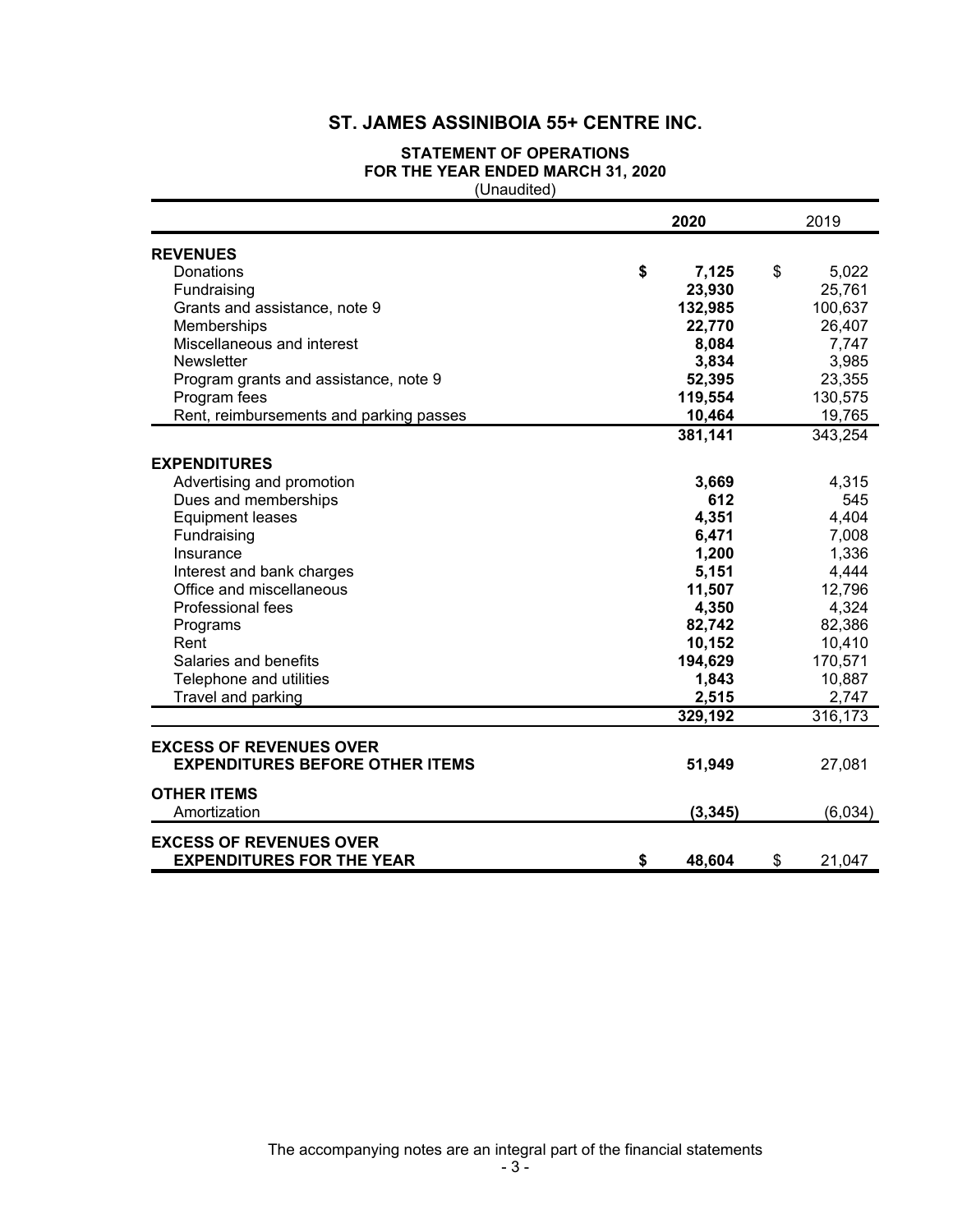### **STATEMENT OF CHANGES IN NET ASSETS FOR THE YEAR ENDED MARCH 31, 2020** (Unaudited)

|                                                                                                              |   | Unrestricted<br><b>Net Assets</b> | Internally<br><b>Restricted</b> | <b>Net Assets</b><br><b>Invested In</b><br><b>Net Assets Capital Assets</b> |    | 2020    |   | 2019   |
|--------------------------------------------------------------------------------------------------------------|---|-----------------------------------|---------------------------------|-----------------------------------------------------------------------------|----|---------|---|--------|
|                                                                                                              |   |                                   | note 10                         | note 11                                                                     |    |         |   |        |
| <b>BALANCE, BEGINNING OF</b><br><b>YEAR</b>                                                                  | S | 38,891                            | \$<br>16,770                    | \$<br>2,271                                                                 | S. | 57,932  | S | 36,885 |
| Excess (deficiency) of revenues<br>over expenditures<br>Amortization of deferred<br>contributions related to |   | 51,049                            | 900                             | (3, 345)                                                                    |    | 48,604  |   | 21,047 |
| capital assets, note 7                                                                                       |   | (2,891)                           |                                 | 2,891                                                                       |    |         |   |        |
| <b>BALANCE, END OF YEAR</b>                                                                                  | S | 87,049                            | \$<br>17.670                    | \$<br>1,817                                                                 | S. | 106,536 | S | 57,932 |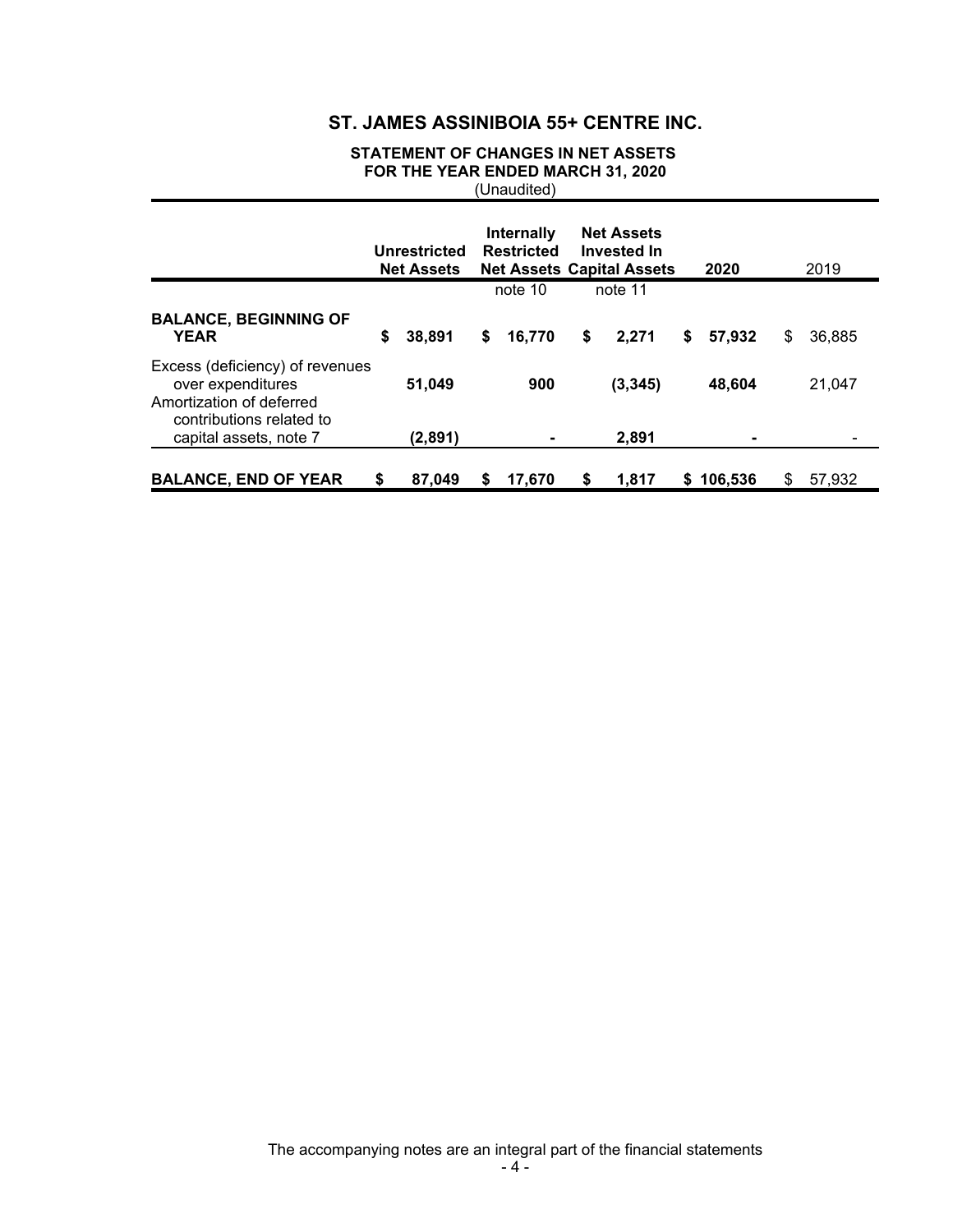### **STATEMENT OF CASH FLOWS FOR THE YEAR ENDED MARCH 31, 2020** (Unaudited)

|                                                                                                                                                                   | 2020                                  | 2019                                   |
|-------------------------------------------------------------------------------------------------------------------------------------------------------------------|---------------------------------------|----------------------------------------|
| <b>CASH FLOWS FROM OPERATING ACTIVITIES</b><br>Cash receipts from members, donors and customers<br>Cash paid to suppliers and employees<br>Grants received        | \$<br>179,057<br>(325,693)<br>260,059 | \$<br>240.623<br>(327, 178)<br>148,992 |
|                                                                                                                                                                   | 113,423                               | 62,437                                 |
| <b>CASH FLOWS FROM INVESTING ACTIVITIES</b><br>Purchase of capital assets<br>Purchase of term deposit<br>Proceeds on disposal of investments<br>Interest received | (17, 425)<br>17,000<br>425            | (8,082)<br>(17,000)                    |
|                                                                                                                                                                   |                                       | (25,082)                               |
| <b>INCREASE IN CASH</b>                                                                                                                                           | 113,423                               | 37,355                                 |
| <b>CASH, BEGINNING OF YEAR</b>                                                                                                                                    | 87,076                                | 49,721                                 |
| <b>CASH, END OF YEAR</b>                                                                                                                                          | \$<br>200,499                         | \$<br>87,076                           |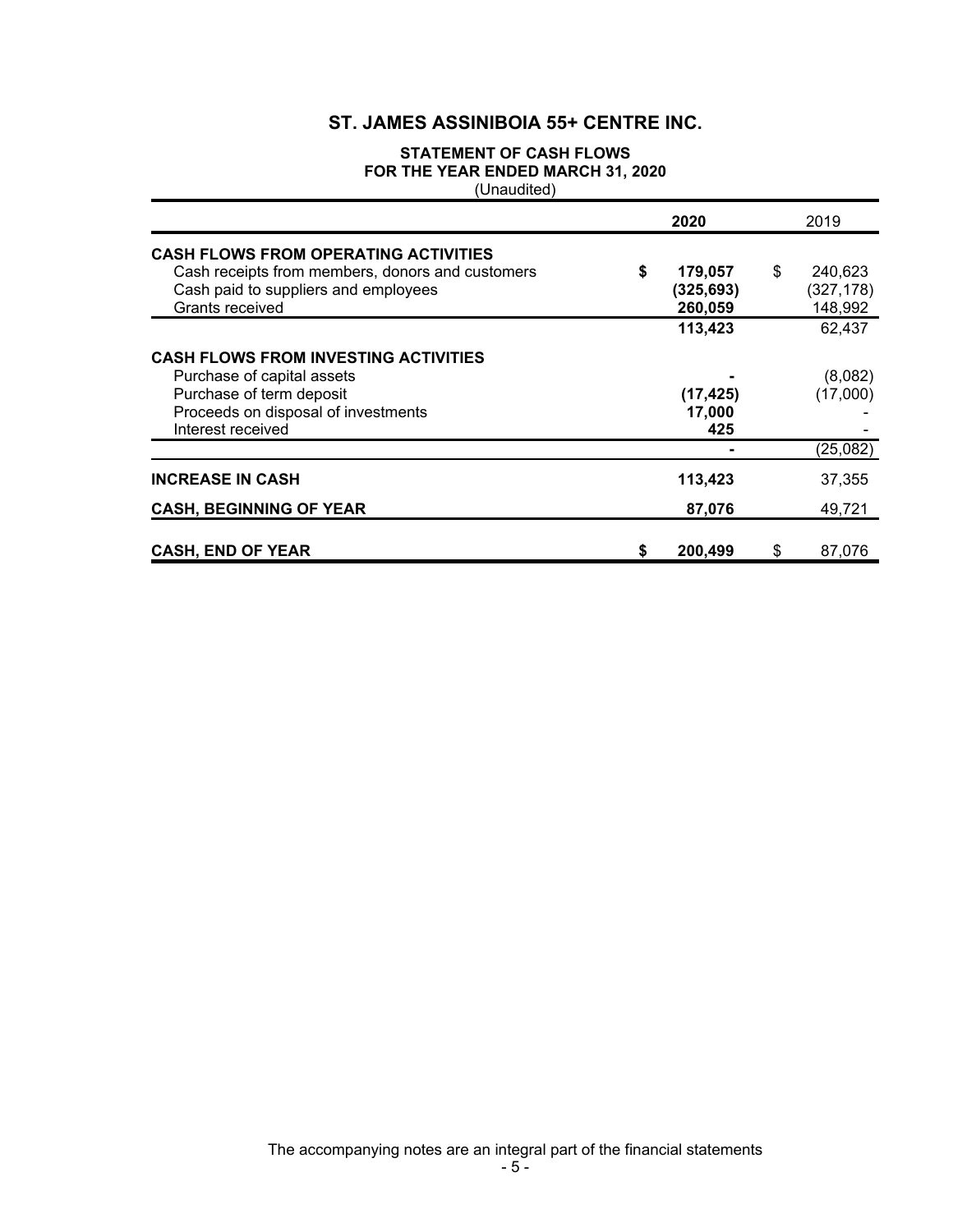#### **NOTES TO FINANCIAL STATEMENTS MARCH 31, 2020** (Unaudited)

#### **1. ENTITY DEFINITION**

St. James Assiniboia 55+ Centre Inc. is incorporated under the Laws of Manitoba as a registered charitable organization and accordingly is exempt from income taxes provided certain requirements of the Income Tax Act are met. The Centre's mission is to encourage seniors to improve their quality of life by providing educational, recreational, health and social opportunities.

#### **2. SIGNIFICANT ACCOUNTING POLICIES**

These financial statements are in accordance with Canadian accounting standards for not-forprofit organizations. An assumption underlying the preparation of financial statements in accordance with Canadian accounting standards for not-for-profit organizations is that the entity will continue for the foreseeable future and will be able to realize its assets and discharge its liabilities in the normal course of operations.

The financial statements reflect the following significant accounting policies:

Trust Funds

Trust funds and their related operations administered by the Centre are not consolidated in these financial statements. The trust funds administered by the Centre are presented in Schedule 1 - St. James Assiniboia Parent Child Coalition Trust Fund and Schedule 2 - The Assiniboia Youth Community Resource Centre Trust Fund.

#### Cash

Cash and cash equivalents include cash on hand and balances with banks net of outstanding cheques and deposits. Only short term investments and deposits with original maturities of three months or less are included in cash.

#### Term Deposit

Term deposits are recorded at the lower of the cost and market value. Interest is recognized on an accrual basis.

#### Capital Assets

| Capital assets are recorded at cost. Amortization is provided for as follows: |        |                   |
|-------------------------------------------------------------------------------|--------|-------------------|
| Equipment                                                                     | $20\%$ | Declining balance |
| <b>Furniture and fixtures</b>                                                 | $20\%$ | Declining balance |

#### Revenue Recognition

The Centre follows the deferral method of accounting for contributions. Restricted contributions are recognized as revenue in the year in which the related expenses are incurred. Unrestricted contributions are recognized as revenue when received or receivable if the amount to be received can be reasonably estimated and collection is reasonably assured. Memberships are recognized as revenue when received.

#### Contributed Services

A large number of volunteers contribute many hours annually to the Centre's activities. Due to the difficulty in determining their fair value, contributed services are not recognized in the financial statements.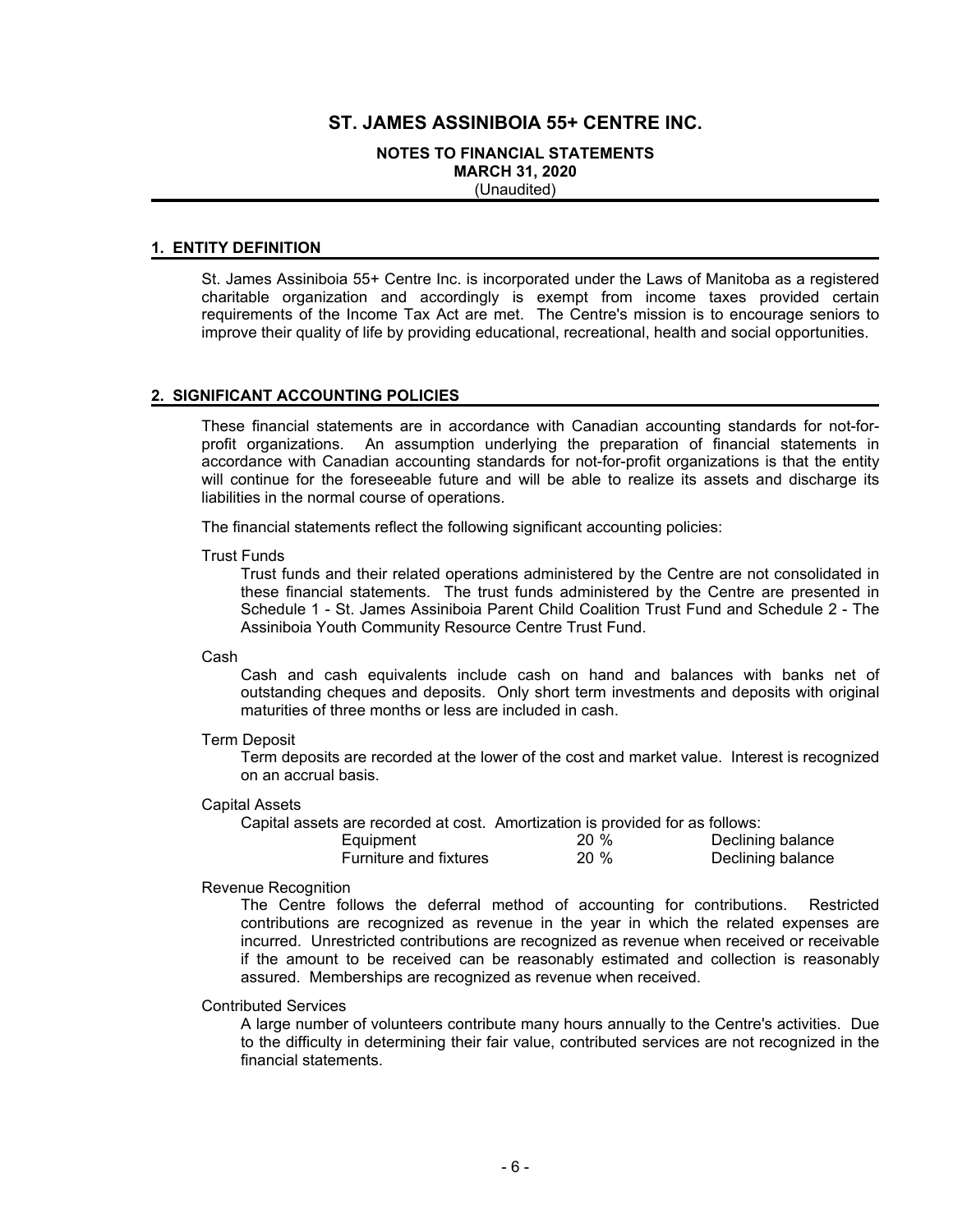#### **NOTES TO FINANCIAL STATEMENTS MARCH 31, 2020**

(Unaudited)

Significant Accounting Policies - continued

#### Financial Instruments

Recognition and Measurement

Financial assets of the Centre are comprised of cash, accounts receivable and a term deposit. Financial liabilities of the Centre are comprised of accounts payable and accrued liabilities.

Financial instruments are recognized on the statement of financial position when the Centre becomes a party to the contractual obligations of the instrument. Initially all financial instruments are recognized at their fair market value.

After initial recognition, the Centre measures all of its financial assets and financial liabilities at amortized cost, except investments in equity instruments that are quoted in active markets, which are measured at fair value. Changes in fair value are recognized in the statement of operations in the period incurred.

#### Fair Market Value

The carrying values of financial instruments consisting mainly of cash, accounts receivable, term deposit, accounts payable and accrued liabilities approximate fair value due to their short term maturity.

#### Credit Risk

The Centre is exposed, in its normal course of operations, to credit risk from its funders, members and customers. No one single party accounts for a significant balance of accounts receivable.

#### Liquidity Risk

Liquidity risk is the risk that the Centre will not be able to meet demand for cash or fund its obligations as they come due. The Centre meets its liquidity requirements by preparing and monitoring cash budgets from operations, anticipating investing and finance activities and holding assets that can be readily converted into cash.

#### Market Risk

Market risk is the risk that the fair value or future cash flows of a financial instruments will fluctuate because of changes in market prices. Market risk is comprised of currency risk and interest rate risk.

#### Currency Risk

Currency risk is the risk that the fair value or future cash flows of a financial instrument will fluctuate because of changes in foreign exchange rates. The Centre is not exposed to significant foreign currency risk as it does not have any financial instruments denominated in a foreign currency.

#### Interest Rate Risk

Interest rate risk is the risk to the Centre's earnings that arises from fluctuations in interest rates and the degree of volatility of these rates. The Centre does not use derivative instruments to reduce its exposure to interest risk.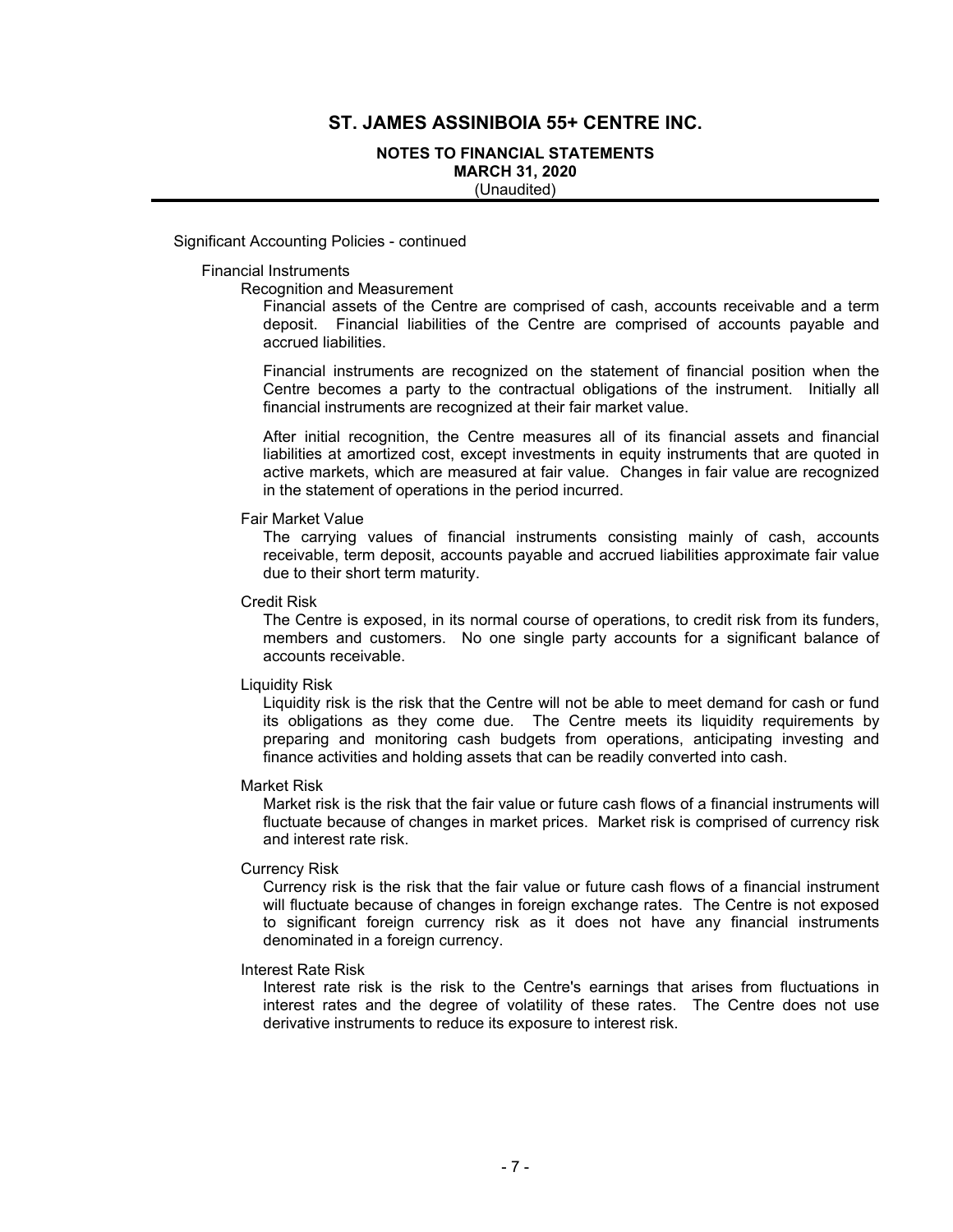### **NOTES TO FINANCIAL STATEMENTS MARCH 31, 2020**

(Unaudited)

#### Significant Accounting Policies - continued

Use of Estimates

The preparation of the financial statements in conformity with Canadian accounting standards for not-for-profit organizations requires management to make estimates and assumptions that affect the reported amounts of assets and liabilities (and disclosure of contingent assets and contingent liabilities) at the date of the financial statements and the reported amounts of revenues and expenses during the reporting period. The significant estimates used in the presentation of the financial statements are allowance for doubtful accounts, estimated useful life of capital assets, and accrued liabilities. By their nature, these estimates are subject to measurement uncertainty and the actual amounts could differ from these estimates.

| 3. ACCOUNTS RECEIVABLE                                                                                                                                                      |      | 2020                  |      | 2019           |
|-----------------------------------------------------------------------------------------------------------------------------------------------------------------------------|------|-----------------------|------|----------------|
| Trade accounts receivable<br>Canada Emergency Wage Subsidy<br>Goods and services tax recoverable                                                                            | \$   | 2,240<br>5,321<br>792 | \$   | 4,460<br>1,952 |
|                                                                                                                                                                             | S    | 8,353                 | \$   | 6,412          |
| <b>4. TERM DEPOSIT</b>                                                                                                                                                      |      | 2020                  |      | 2019           |
| Assiniboine Credit Union Guaranteed Investment<br>Certificate earning interest at 2.25% per annum<br>(2019 - 2.50%), maturing November 2, 2020 (2019<br>- November 2, 2019) | \$   | 17,425                | \$   | 17,000         |
| Accrued interest                                                                                                                                                            |      | 161                   |      | 173            |
|                                                                                                                                                                             | \$   | 17,586                | \$   | 17,173         |
| <b>5. CAPITAL ASSETS</b>                                                                                                                                                    | 2020 |                       | 2019 |                |

|                                     |                        |        |                                    |    | ---              |        |                             |
|-------------------------------------|------------------------|--------|------------------------------------|----|------------------|--------|-----------------------------|
|                                     | Cost                   |        | <b>Accumulated</b><br>Amortization |    | Cost             |        | Accumulated<br>Amortization |
| Equipment<br>Furniture and fixtures | \$<br>43,450<br>58,485 | \$     | 35,480<br>53,076                   | \$ | 43,450<br>58,485 | \$     | 33,488<br>51,723            |
|                                     | 101,935                |        | 88,556                             |    | 101,935          |        | 85,211                      |
| Net Book Value                      | S                      | 13,379 |                                    |    | \$               | 16,724 |                             |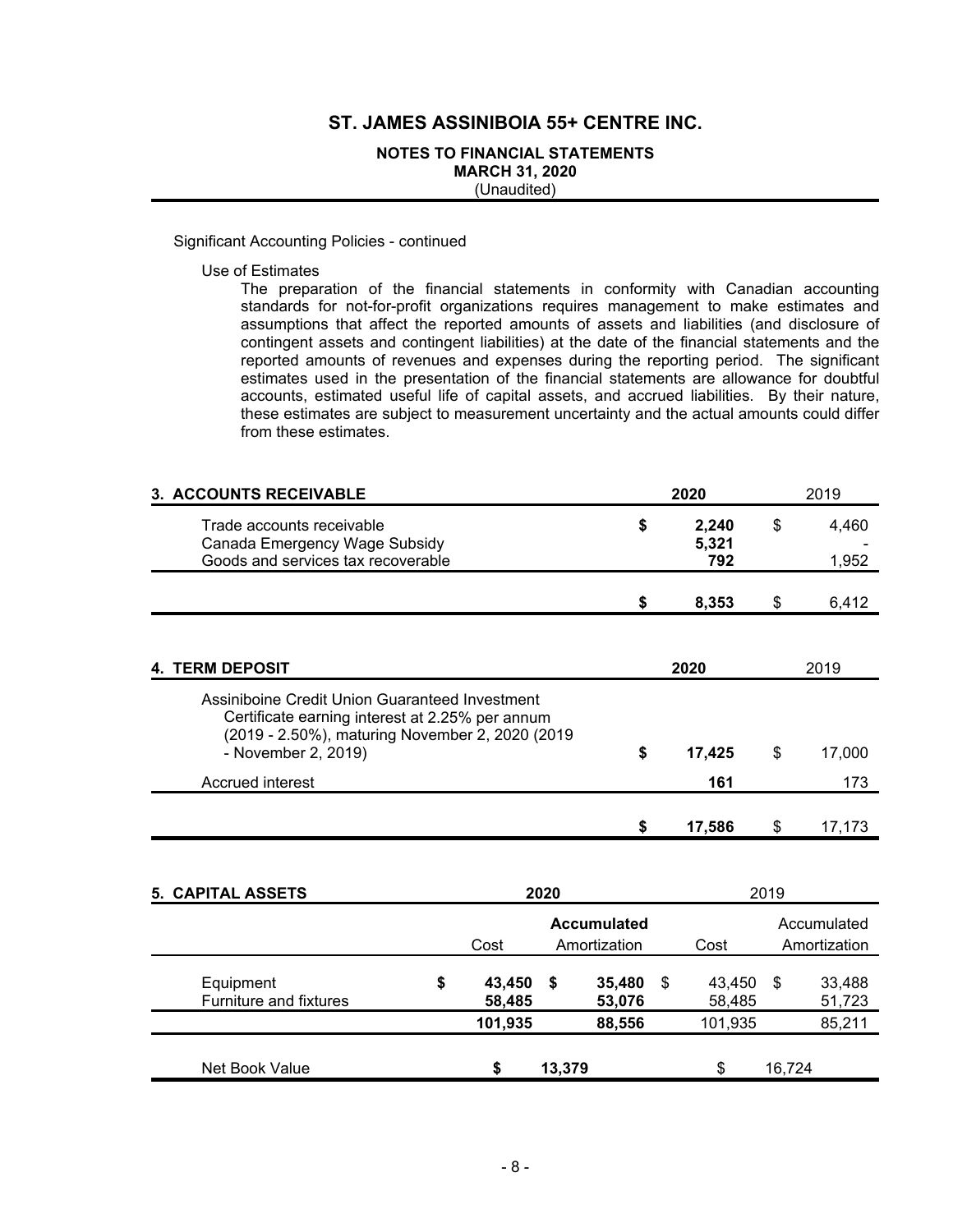# **NOTES TO FINANCIAL STATEMENTS MARCH 31, 2020**

(Unaudited)

| 6. | <b>UNEARNED REVENUE</b>                                                                                                                                                                       | 2020                        | 2019                                    |
|----|-----------------------------------------------------------------------------------------------------------------------------------------------------------------------------------------------|-----------------------------|-----------------------------------------|
|    | Government of Canada - Beats and Eats<br>Harry Lehotsky Fund<br>Members' program fees<br>Program grants and sponsorships<br>The Winnipeg Foundation - capital campaign project<br>coordinator | \$<br>5,000<br>378<br>6,306 | \$<br>423<br>13,038<br>10,000<br>25,000 |
|    |                                                                                                                                                                                               | \$<br>11.684                | 48.461                                  |

### **7. DEFERRED CONTRIBUTIONS RELATED TO CAPITAL ASSETS**

|                                                              | Government<br>of Canada        | Other                       | 2020                               | 2019                   |
|--------------------------------------------------------------|--------------------------------|-----------------------------|------------------------------------|------------------------|
| Balance, beginning of year<br>Grant received<br>Amortization | S<br>$\blacksquare$<br>100,000 | 14.455<br>S<br>۰<br>(2,891) | 14.455<br>S.<br>100,000<br>(2,891) | 18,069<br>S<br>(3,614) |
| Balance, end of year                                         | 100,000                        | 11,564                      | \$111,564                          | 14.455                 |

Deferred contributions related to capital assets consist of grants received for the purchase of capital assets. The grants are being recognized as income over the useful life of the associated assets.

### **8. COMMITMENTS**

The Centre is committed, under operating lease for its office equipment, to future minimum annual lease payments as follows:

| 2021 | 4,380 |
|------|-------|
| 2022 | 4.380 |
| 2023 | 4.380 |
| 2024 | 4.380 |
| 2025 | 2,190 |

The office equipment lease expires October 31, 2024.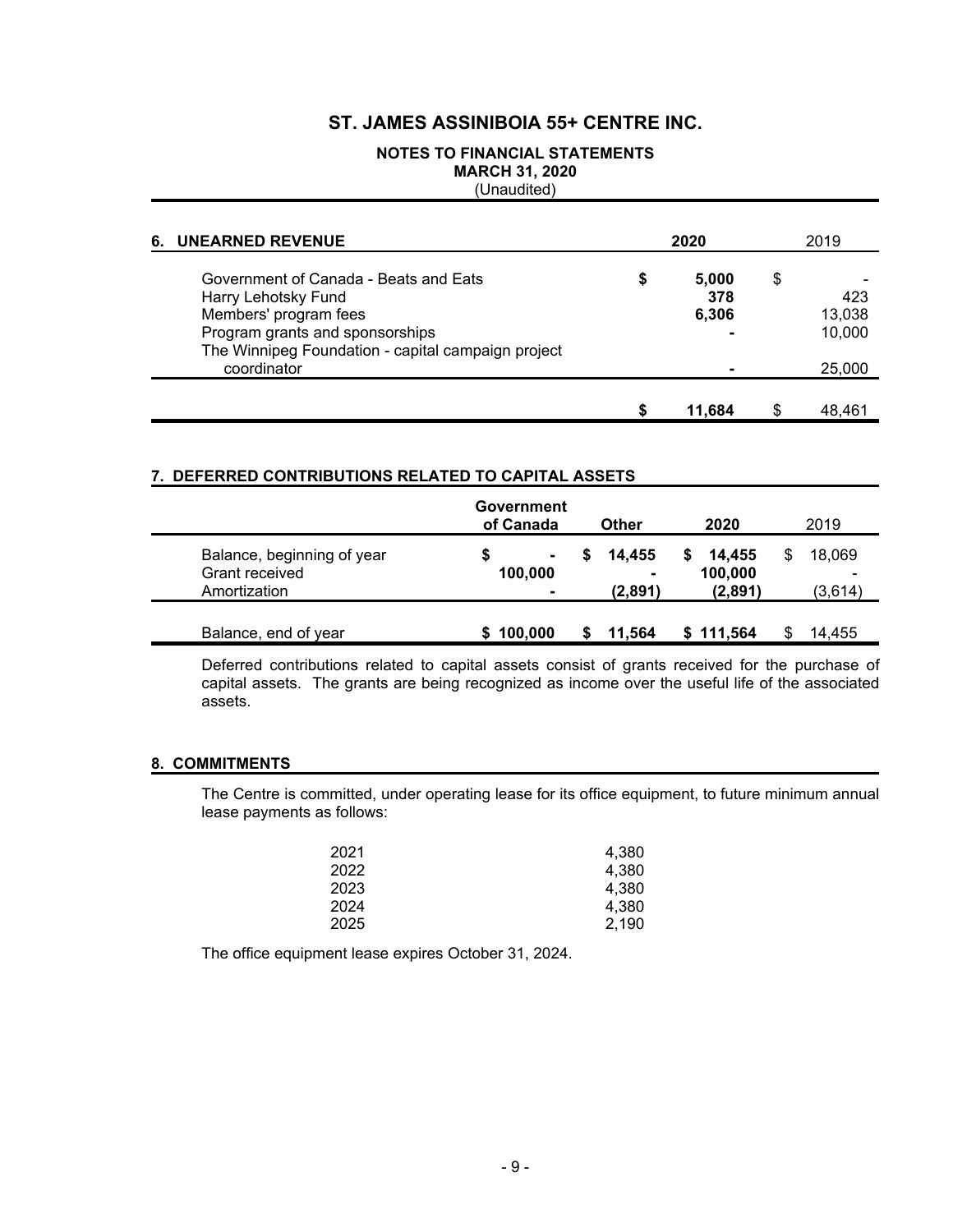### **NOTES TO FINANCIAL STATEMENTS MARCH 31, 2020**

(Unaudited)

| 9. GRANTS AND ASSISTANCE                                                                                                                                                                                                | 2020 |                                              | 2019 |                          |
|-------------------------------------------------------------------------------------------------------------------------------------------------------------------------------------------------------------------------|------|----------------------------------------------|------|--------------------------|
| General operations:<br>Winnipeg Regional Health Authority<br>The Winnipeg Foundation<br>Canada Emergency Wage Subsidy                                                                                                   | \$   | 95,523<br>32,141<br>5,321                    | \$   | 95.523<br>5.114          |
|                                                                                                                                                                                                                         |      | 132,985                                      |      | 100,637                  |
| Program funding:<br>Government of Canada - Beats and Eats<br>Winnipeg Regional Health Authority - Outreach Meals<br>The CMA Foundation - Oral Health Clinic<br>Government of Canada - Canada Summer Employment<br>Other |      | 13,000<br>12.384<br>10,000<br>8,920<br>8,091 |      | 12,384<br>5,971<br>5,000 |
|                                                                                                                                                                                                                         |      | 52,395                                       |      | 23,355                   |
|                                                                                                                                                                                                                         | S    | 185,380                                      | S    | 123,992                  |

#### **10. INTERNALLY RESTRICTED NET ASSETS**

Internally restricted assets are comprised of donations specified for a future change in location in the amount of \$17,670 (2019 - \$16,770).

#### **11. NET ASSETS INVESTED IN CAPITAL ASSETS**

The balance of net assets invested in capital assets is the net book value of capital assets plus unspent capital funds included in cash less any related long term debt or deferred contributions related to capital assets.

#### **12. SUBSEQUENT EVENTS**

The COVID-19 pandemic has caused a significant and negative impact to the global economy. As a result of emergency measures enacted by the federal and provincial governments, and to protect the health of its users, the Centre closed its premises as of March 16, 2020 and all on-site programming was put on hold. Deferred program fee revenue (note 6) received prior to closing has since been refunded to participants. The Centre continues to monitor and assess the impact on its fundraising and programming activities and has been providing virtual programming and resources on a daily basis. The potential impact is uncertain, and it is difficult to reliably measure the extent of the effect of the COVID-19 pandemic on future financial results.

Subsequent to year end, Phase 1 construction began on the expansion and renovation of the St. James Civic Centre with the intention in future phases to provide future rental space to the St. James Assiniboia 55+ Centre Inc. Funding from the Government of Canada related to future leasehold improvements has been deferred until the construction phase is complete (note 7). As well, the Centre has been approved for funding of an additional \$250,000 from the Winnipeg Foundation for the future expansion.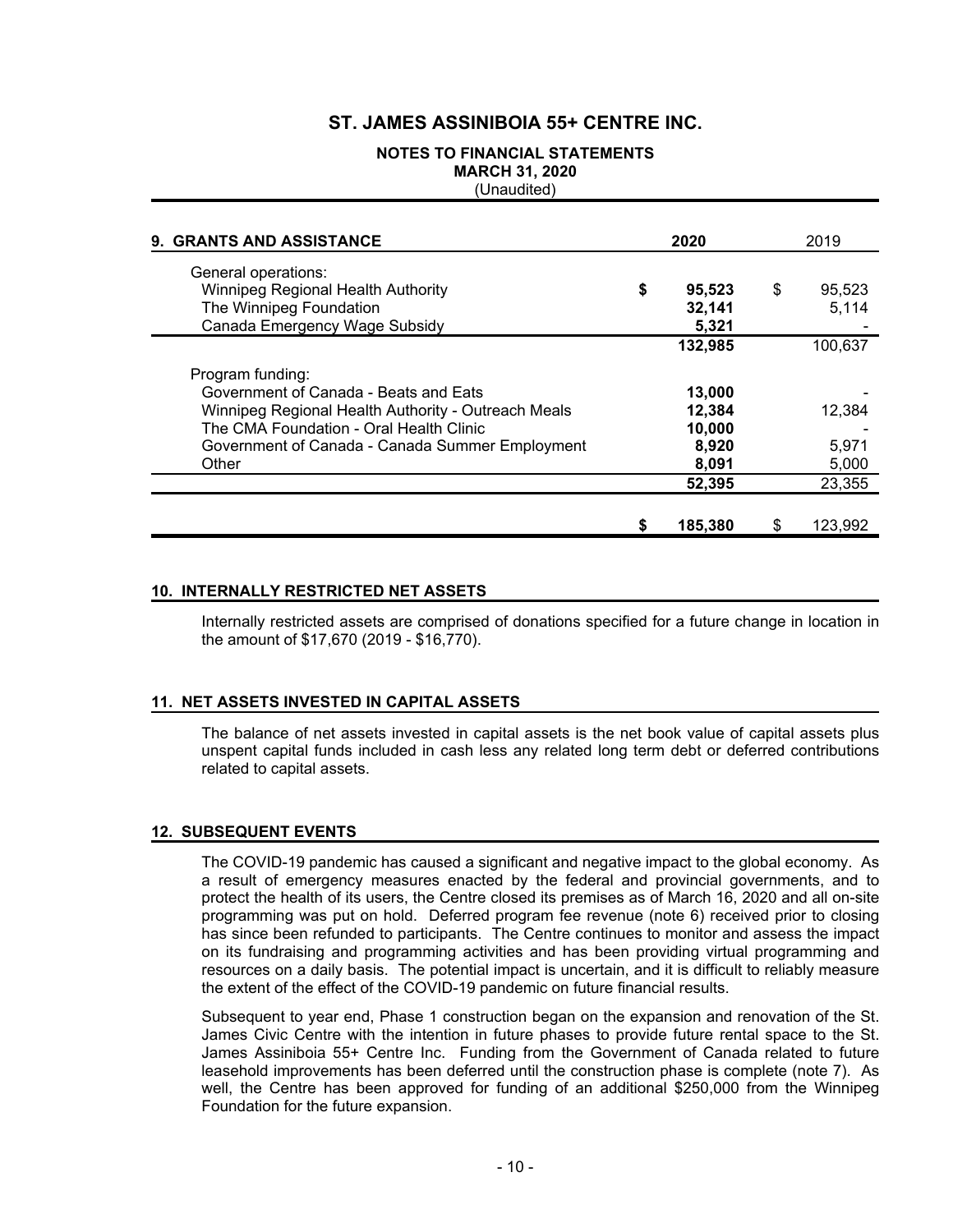### **ST. JAMES ASSINIBOIA PARENT CHILD COALITION TRUST FUND FOR THE YEAR ENDED MARCH 31, 2020**

(Unaudited)

|                                                                                                                                           | 2020 |                                              | 2019 |                                              |
|-------------------------------------------------------------------------------------------------------------------------------------------|------|----------------------------------------------|------|----------------------------------------------|
| <b>REVENUES</b><br>Grants - Province of Manitoba<br>St. James Assiniboia School Division<br>Grants - Other<br>Interest                    | \$   | 76,900<br>24,068<br>5,000<br>22              | \$   | 76,900<br>23,858<br>25                       |
|                                                                                                                                           |      | 105,990                                      |      | 100,783                                      |
| <b>EXPENSES</b><br>Advertising and promotion<br>Office and miscellaneous<br>Programs<br>Professional development<br>Salaries and benefits |      | 6,842<br>11,667<br>10,359<br>1,320<br>75,797 |      | 9,299<br>10,574<br>11,575<br>1,622<br>75,178 |
|                                                                                                                                           |      | 105,985                                      |      | 108,248                                      |
| <b>EXCESS (DEFICIENCY) OF REVENUES OVER EXPENSES</b>                                                                                      |      | 5                                            |      | (7, 465)                                     |
| <b>OPENING BALANCE</b>                                                                                                                    |      | 18,583                                       |      | 26,048                                       |
| <b>ENDING BALANCE</b>                                                                                                                     | \$   | 18,588                                       | \$   | 18,583                                       |